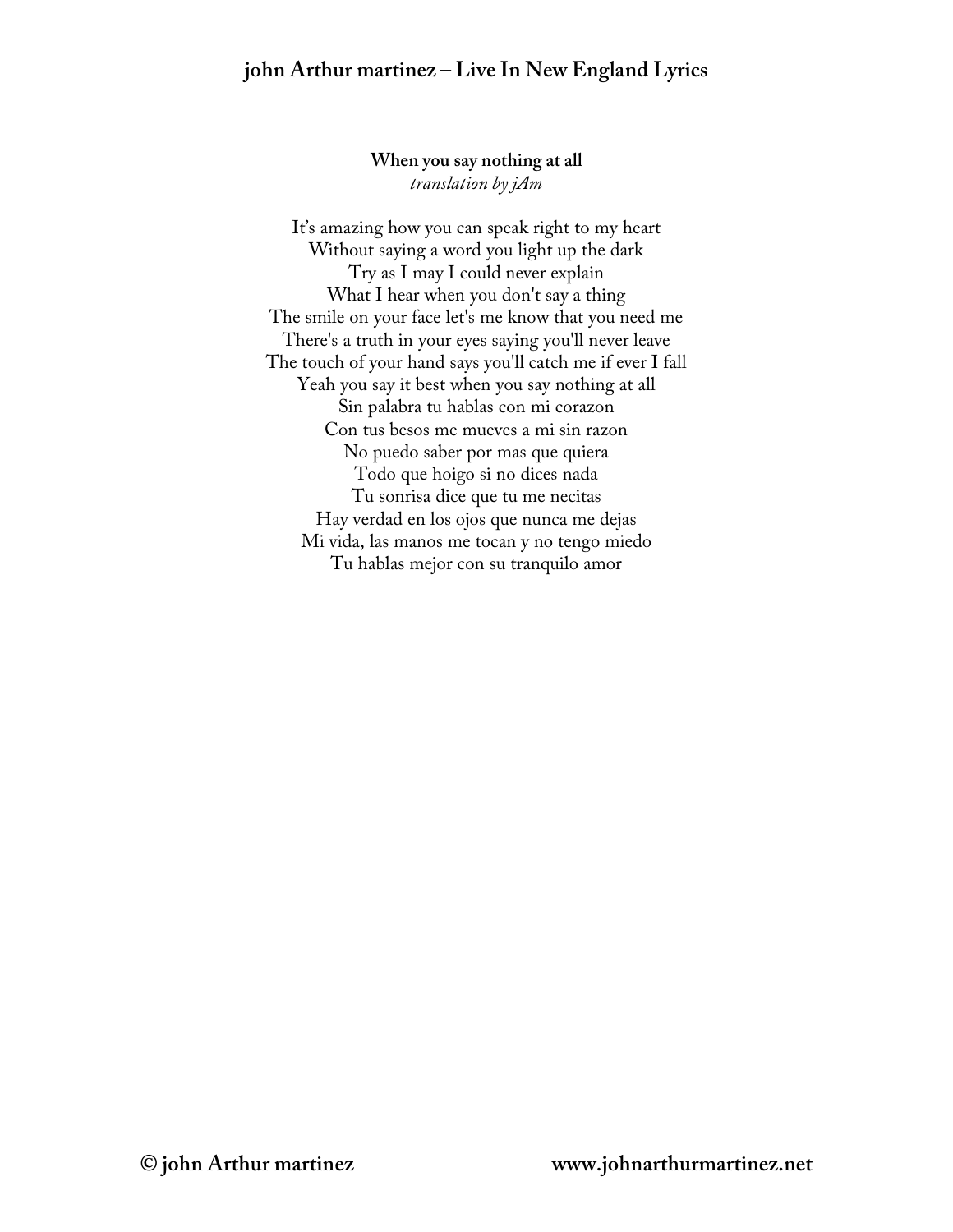#### **Tonight at fiesta**

*by jAm & Vipperman*

Was I only dreaming or baby did I get it right? Will you be my girl at the harvest fiesta tonight? My prayer will be answered if you only smile and say yes I'll wear my new boots if you wear your favorite dress Tonight at fiesta This is the night I walk in the clouds Tonight at fiesta We'll dance in the street and I'll be so proud I'll take your hand and spin you around Tonight at fiesta See the balloons and piñatas against the big sky The pumpkins, the salsas, the chocolates, the colorful lights Look at the Mexican moon shining down from above The musica playing is perfect for falling in love My friends think that I am the luckiest boy in the world But, baby you don't know even you're the prettiest girl El mariachi is singing a song just for you I'm sure he can see you have made all my dreams come true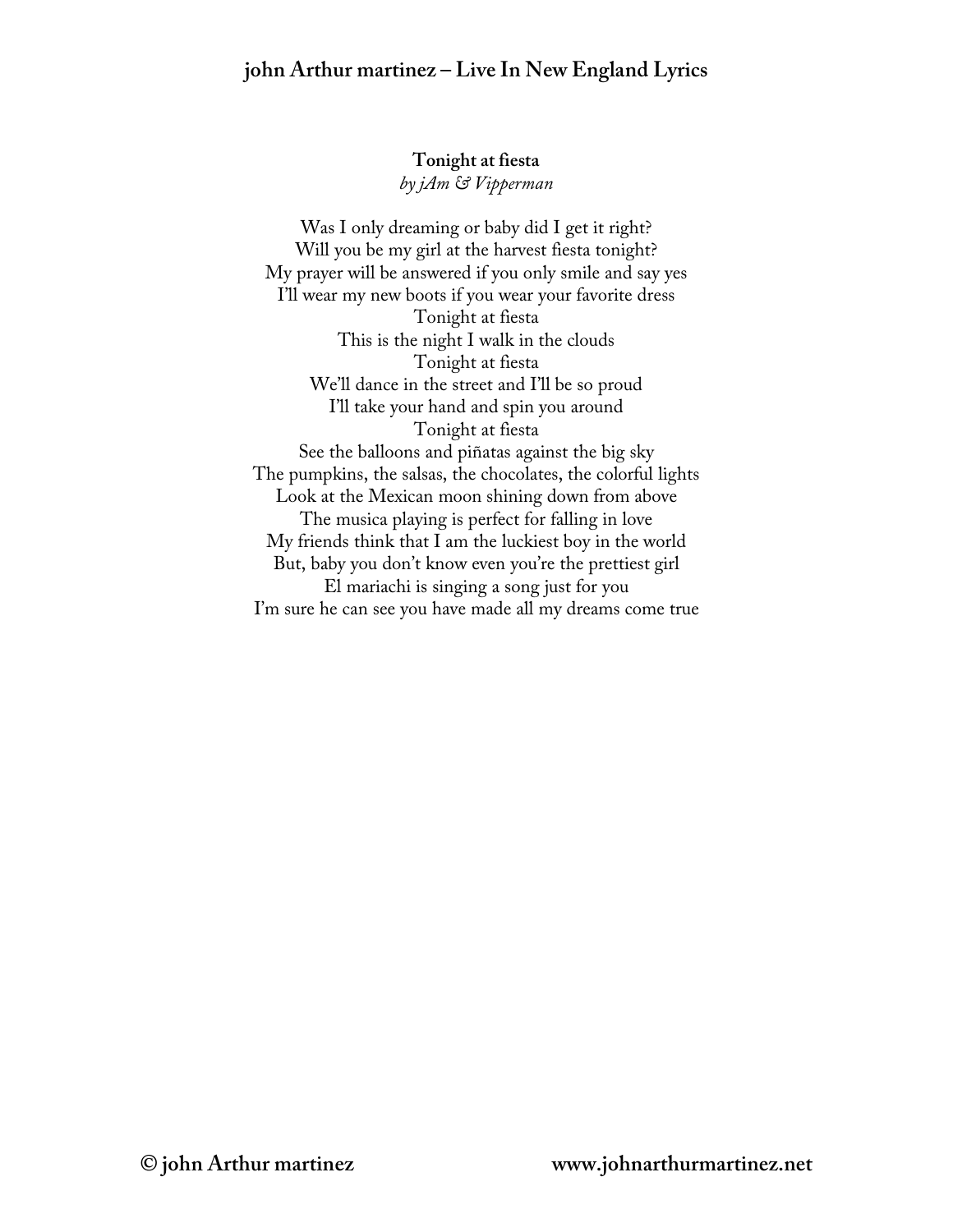**The armadillo song**  © 2002 by jAm & Blakely

There's a big armadillo in the middle of a little old country road An old brown bottle near the puddle near the cattle guard There's a June bug beetle in the bottom of the bottle Near the big armadillo in the middle of a little old Country road that I am traveling on There's a redheaded rider with the radio raring & the windows down Rockin' and a reeling to the rhythm of the country sounds He's got his 18-wheeler with the pedal to the metal And he's headed for the 'dillo and the bottle in the middle of a little old country road I'm traveling on He swerved to the right missed the 'dillo in the middle He swerved to the left missed the puddle near the guard Next the you know he's coming at me So I dive for the bar-ditch and what do I see *Repeat 1st 6 lines*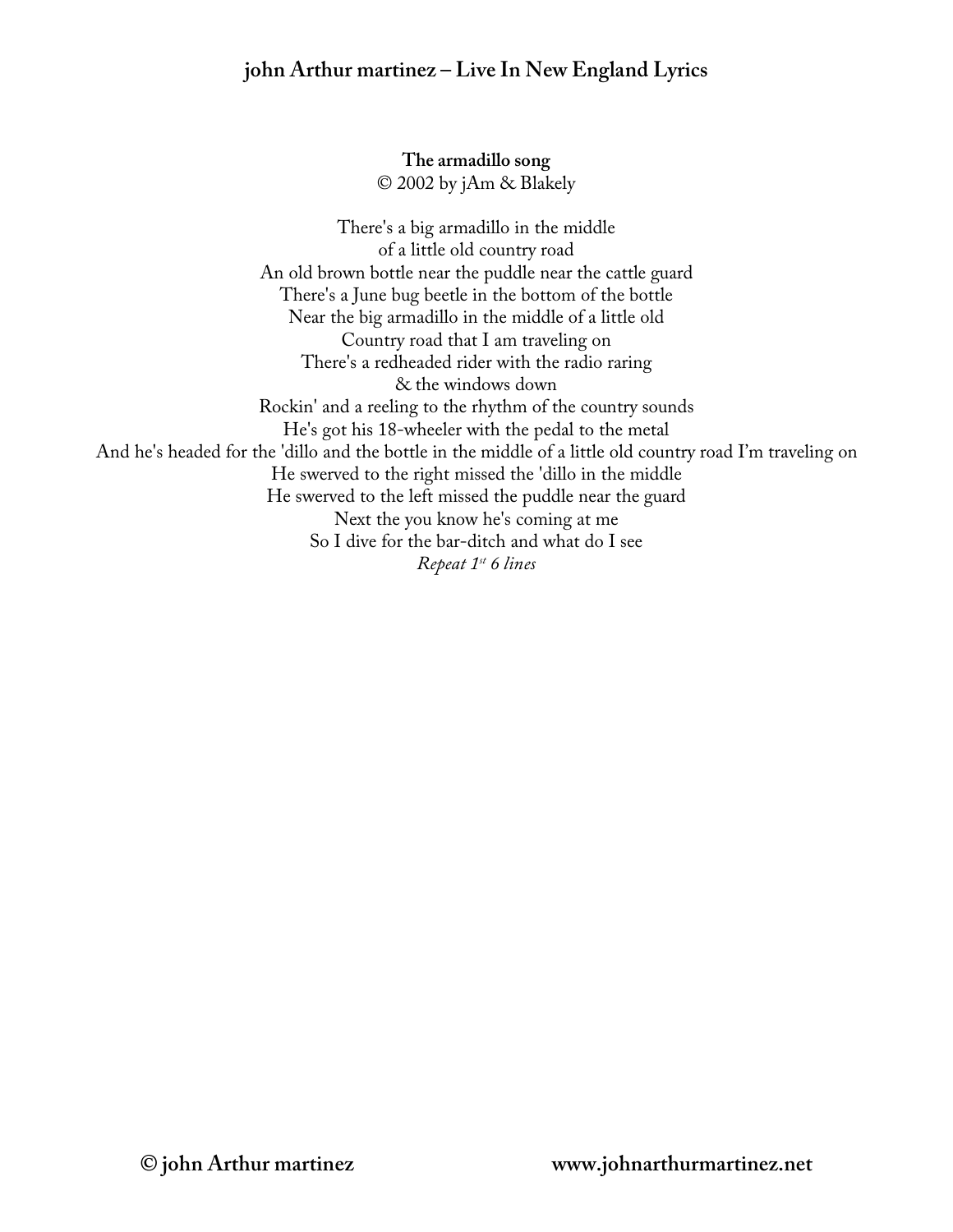**I Dare You** *© 1997 by jAm & Yvonna*

I said don't fall for me--it won't last forever Let me hold you close but keep your heart free She smiled and said without any doubt I'll be fine just wait and see But I dare you not to fall in love with me She said don't tell me who I can love I'll love you if it's meant to be But I dare, woh I dare you not to fall in love with me Well a month went by-- I could not forget her And her hopeful green eyes kept haunting me And every night her voice calls out In every restless dream I dare you not to fall in love with me She said don't tell me who I can love I'll love you if it's meant to be But I dare, woh I dare you not to fall in love with me I double-dog dare you not to fall in love with me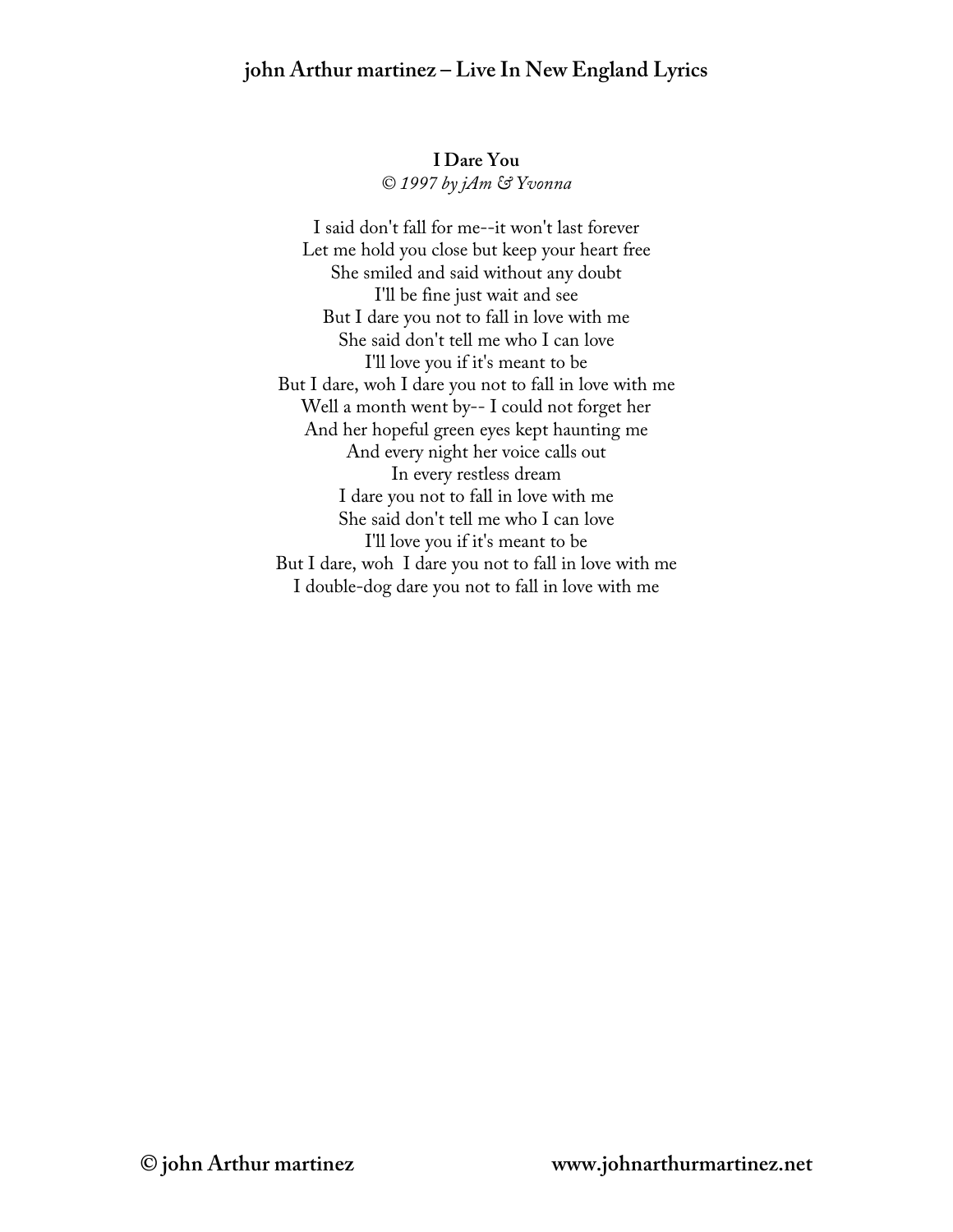**Frijoles Con Arroz** *By jAm & Blakely*

You know I love cabrito, but I love you even more Tu eres mi comida y mi vino de amor Mi carnita, you're an angel muchas gracias a dios, I can live on love forever and frijoles con arroz Frijoles con arroz, frijoles con arroz, Solo necesito frijoles con arroz I don't need much of mucho when I look into your eyes As long as you can love me I can live on beans and rice The money in the mattress went to pay our monthly rent The coffee can is empty and our weekly pay is spent No hay nada en la nevera but an empty bag of ice But at least we have each other y bastante beans and rice *Repeat Chorus:*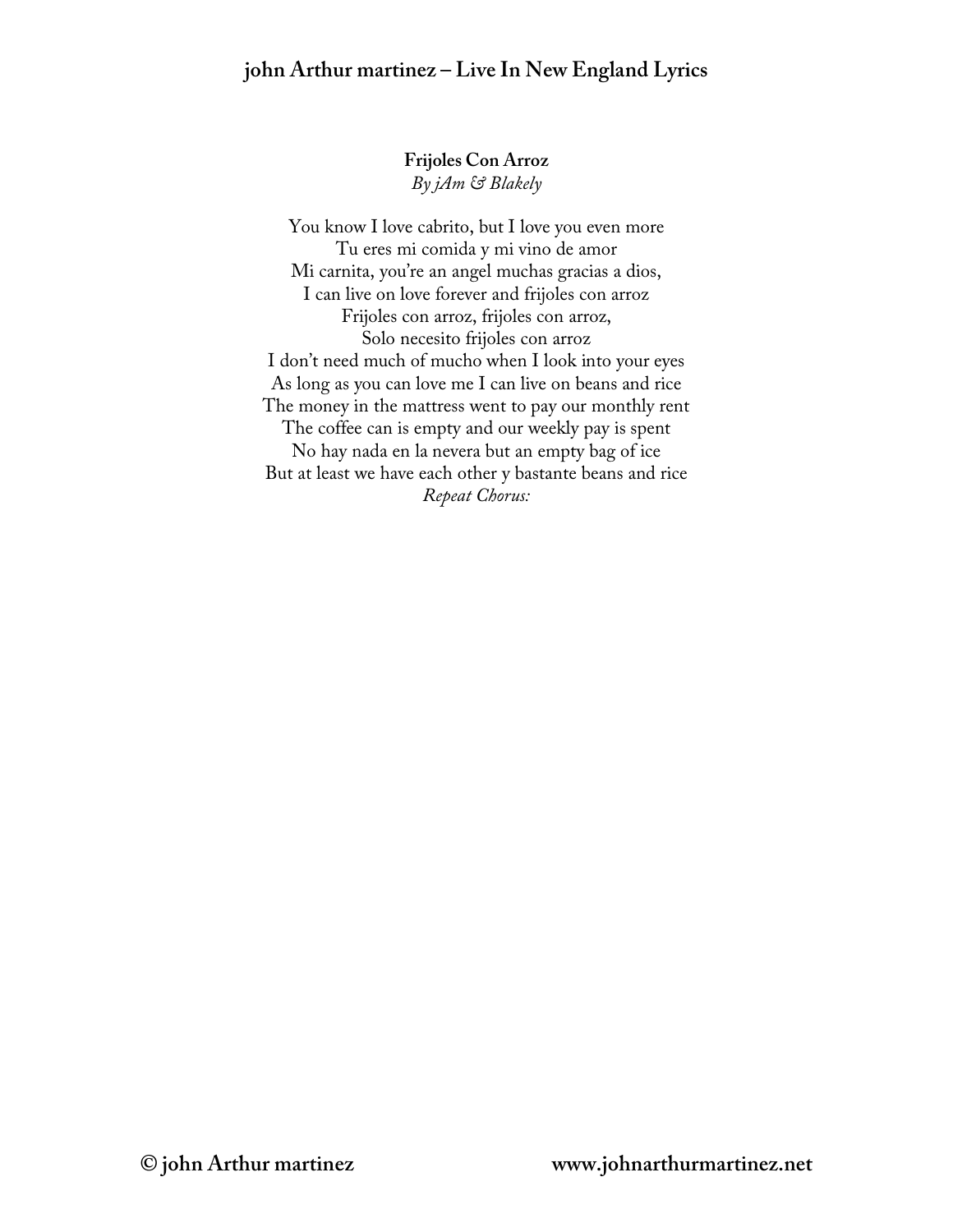#### **What a Christmas It Was** © 2005 by jAm

Momma left daddy early Christmas eve When he came home late with too much to drink But I know now she did what she had to do My sister and me didn't understand Daddy wasn't ready to be a man So momma drove us back to the safest home she knew. The farmhouse smelled of homemade breads Instead of daddy's beer and cigarettes And everybody prayed for my momma, my sister and me On Christmas day we filled our souls At the country church and then grandma's stove There was a whole lotta love underneath the cedar tree Oh what a Christmas it was Oh what a Christmas it was No angry words, no momma's tears And no one drank a drop of beer Oh what a Christmas it was Oh what a Christmas it was No broken plates or promises It was all about the birth of Christ Oh what a Christmas it was Between my grandmas cookin' and the Christmas songs My sister and I felt like we really belonged And we sure ate up everything that my grandpa said Then we opened the gifts grandma made from scratch From hours of love with devoted hands A dress for my sister, a quilt for my momma's bed Then grandpa smiled and winked at me He said son, there's something you'll wanna see I almost stepped on his heels as I followed him to the shed And there it was--a shiny boy's bike No it wasn't brand new —but man what a ride With training wheels and a fresh coat of fire truck red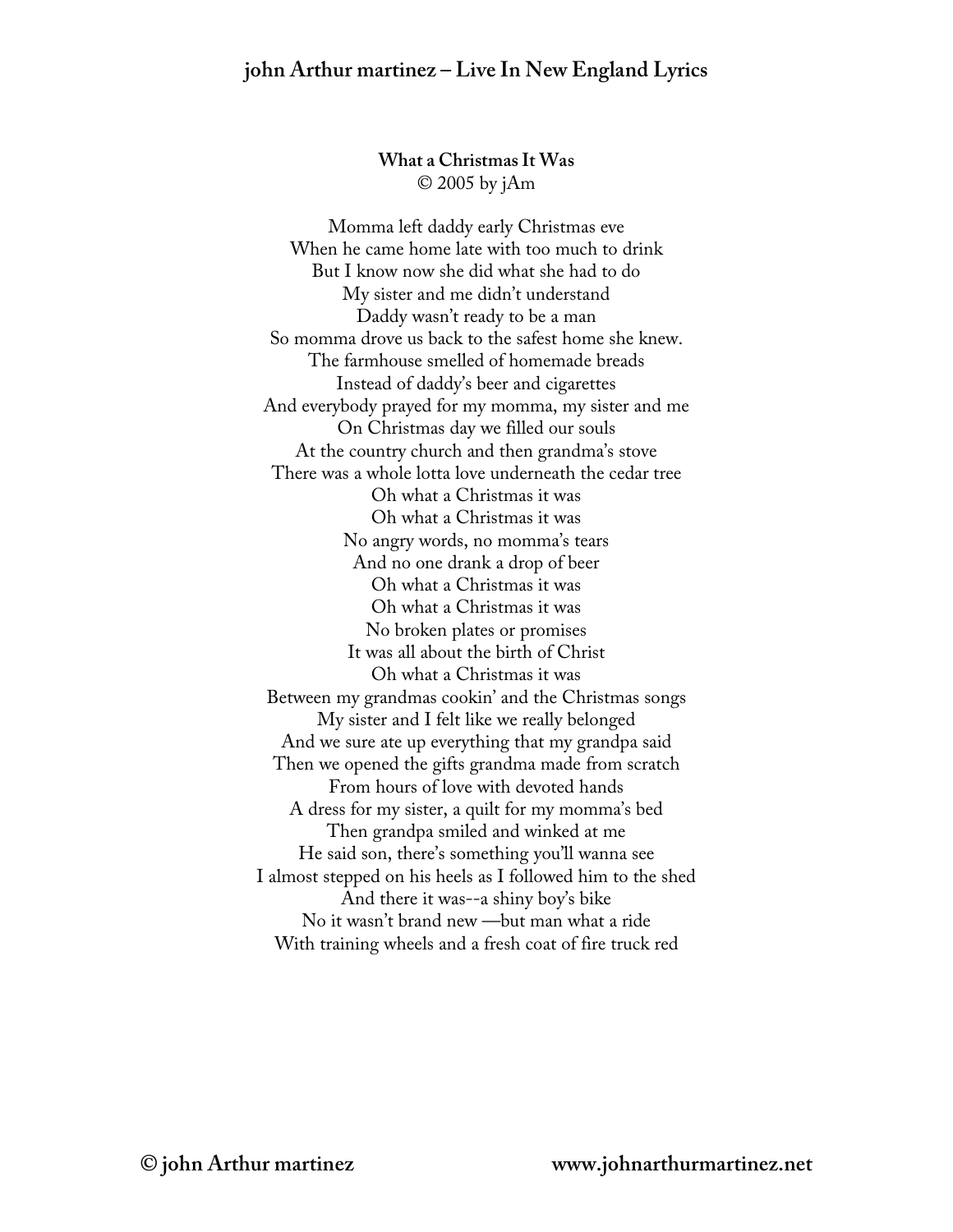**What Good is I Love You?** By Huckabee, Wallace, & jAm

He said the Lord's Prayer through his drunken lips And swore up and down he'd never do it again On the bible that he kept right next to his bed With a dollar in the pages that he never read He said, "I'm scared and I'm tired of running from the past," Going round in circles going nowhere fast," He never meant to hurt the one that he loved. But the bottle don't know when you've had enough What good is the anger if it ain't worth the fight? What good is a sunset if you can't see the light? What good is the bible if it ain't never been read And what good is I love you if it ain't never been said So he emptied the anger down the dirty motel drain And caught a stranger's reflection in the window pane What have I become he said from his knees A million empty bottles won't erase her memory Repeat chorus: He was too proud to let woman take his keys He said again and again he'd only had two or three She even tried in vain to force them from him But it was a fight she wouldn't win *Repeat chorus:*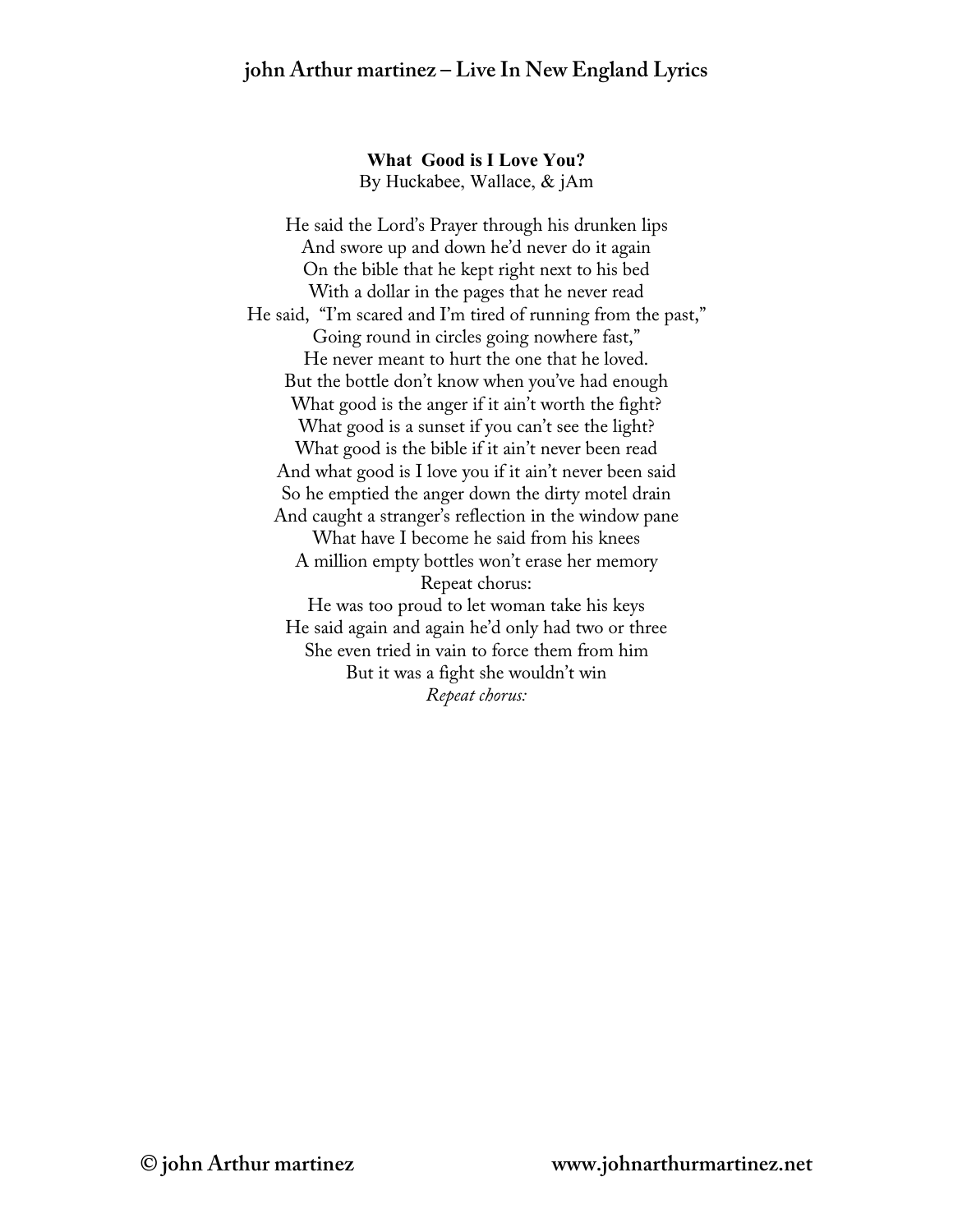**Trouble rides a fast fast horse** *© 1997 by jAm & Yvonna*

Trouble is her middle name She's heartache dressed in lace She'll put an hombres heart to shame While she wears and angels face Don't kiss trouble on the lips She'll take your heart by force To save your soul you best be quick Trouble rides a fast fast horse She rode in with the northern winds On a carpetbaggers steed On a moonless night in Balmarea With a fourty-niner's greed She stole the love within my heart She stole with no remorse Boy you best be gone by sundown Trouble rides a fast fast horse Trouble rides (trouble rides) Trouble rides a fast horse Trouble rides (trouble rides) Trouble rides a fast, fast, horse She don't pack a pistol But her love burns just as bad And the scars will last forever Don't you ever turn your back A cowboy's heart will surely bleed When trouble sets her course She rides her steed at heartbreak speed Trouble rides a fast fast horse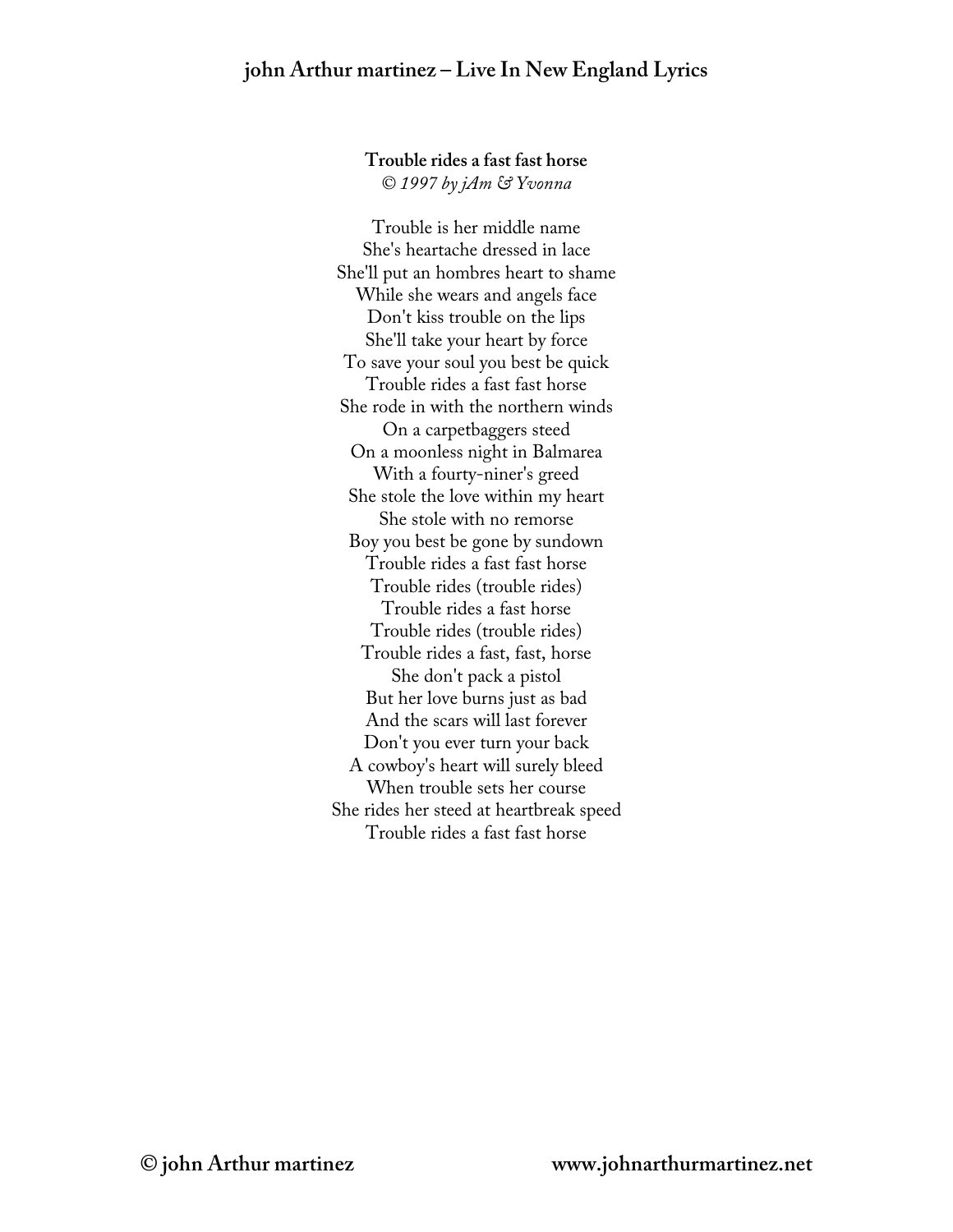**Lone Starry Night** by jAm & Rasmussen

I ride to the mesas to unsaddle my fears When I'm overwhelmed with the voices I hear Through the canyons of cacti and honey mesquite I harvest the moonlight and discover the peace Whippoorwills croon from the juniper branches Far from the lights of the towns and the ranches No civilized noise but the sound of my breathing The footsteps I take and my prayerful heart beating Where dust devils dance and coyotes call Where tumbleweeds tumble and rain seldom falls The almighty hand paints the heavenly sky On this beautiful canvas, this lone starry night As stars whisper faithfully fables forgotten I'm led by the spirit down trails rarely trodden A most sacred melody moves through the air Offering strength for the crosses I bear Where dust devils dance and coyotes call Where tumbleweeds tumble and rain seldom falls The almighty hand paints the heavenly sky On this beautiful canvas, this lone starry night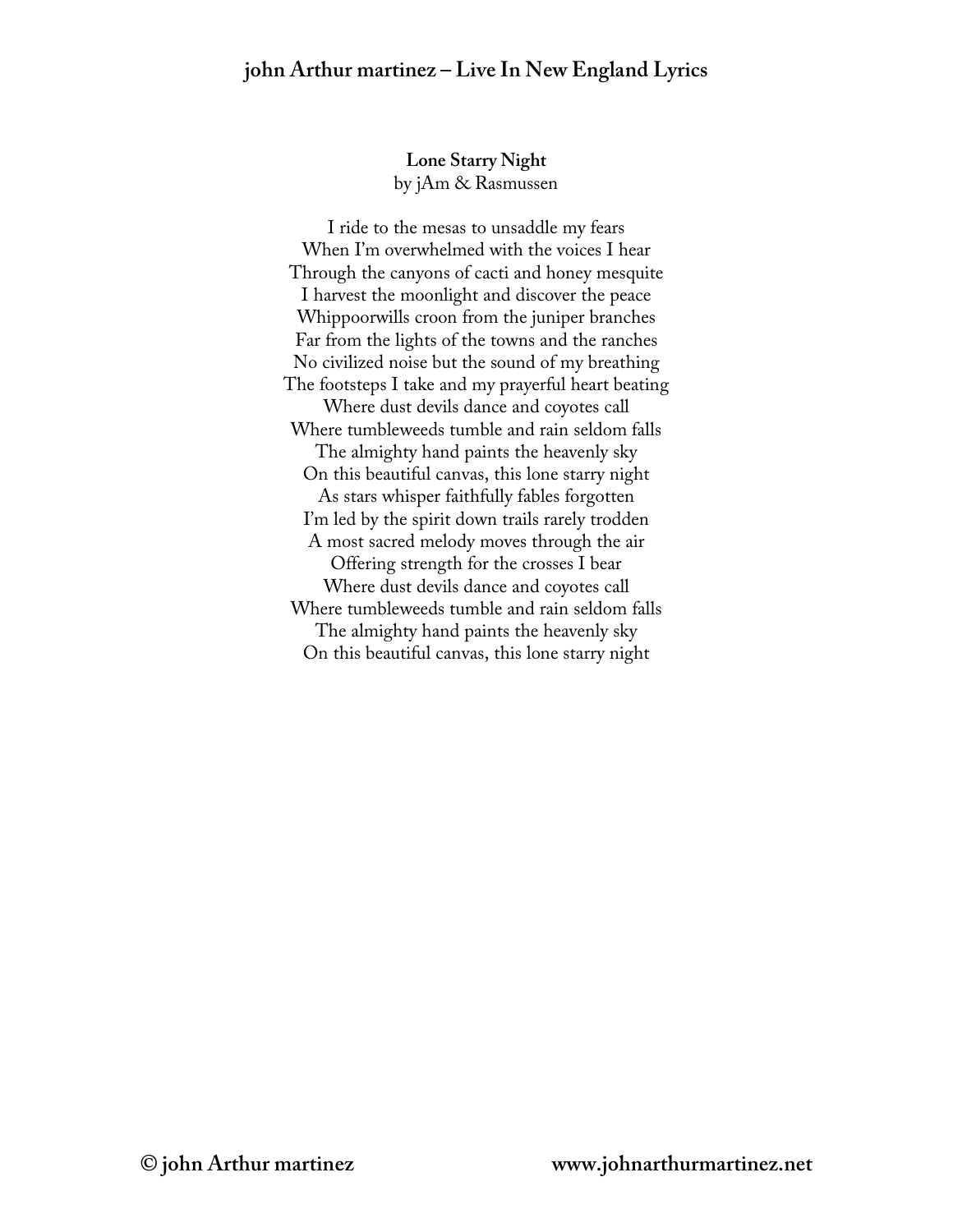**Pour a Little Love On It** By jAm, mike Blakely, & jerry Harkins

Your soul is weak; your heart is barely beating Don't feel complete; the world has been mistreating you lately Don't let it get you down I know the remedy for all your misery, oh baby Pour a little love on it Stir a little spice in it Add a little fire to it You know it works every time Say a little prayer for it Add a lot of Holy Spirit Makes you feel fine don't it Pour a little love on it Feeling strong, your heart is beating faster That can't be wrong; the sun is shining brighter now baby But if the clouds get in the way You know the remedy for all your misery; it's heavenly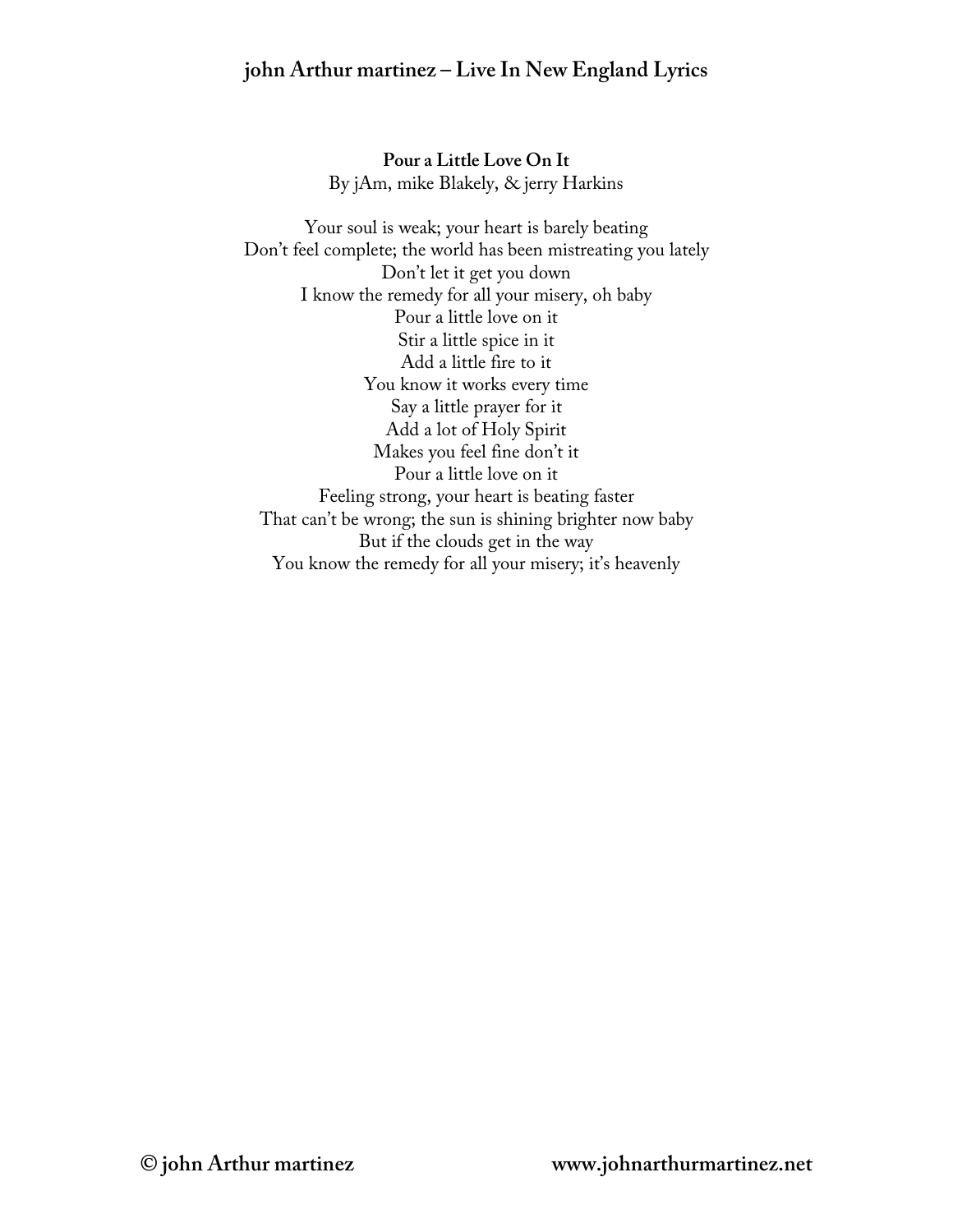### **Down in south Texas/La Bamba** *By jAm/traditional*

Down in south Texas on a Saturday night There's a Texican band playing 'neath the moonlight Doing a waltz or a polka or "the cotton-eyed joe" Everybody in the county movin' head to toe Shufflin' their feet dancin' come what may But the hombres go loco when la bamba plays Para bailar la bamba, para bailar la bamba se necesita una poca de gracia, una poca de gracia y otra cosita ay, arriba y arriba, ay, arriba y arriba y arriba iré yo no soy marinero, yo no soy marinero, por ti seré por ti seré, por ti seré, bamba, bamba, bamba, bamba bamba, bamba, bamba para subir al cielo, para subir al cielo se necesita una escalera grande, una escalera grande para mi y para ti ay, arriba y arriba, ay, arriba y arriba y arriba iré por ti sere, por ti sera bamba, bamba, bamba, bamba bamba, bamba, bamba